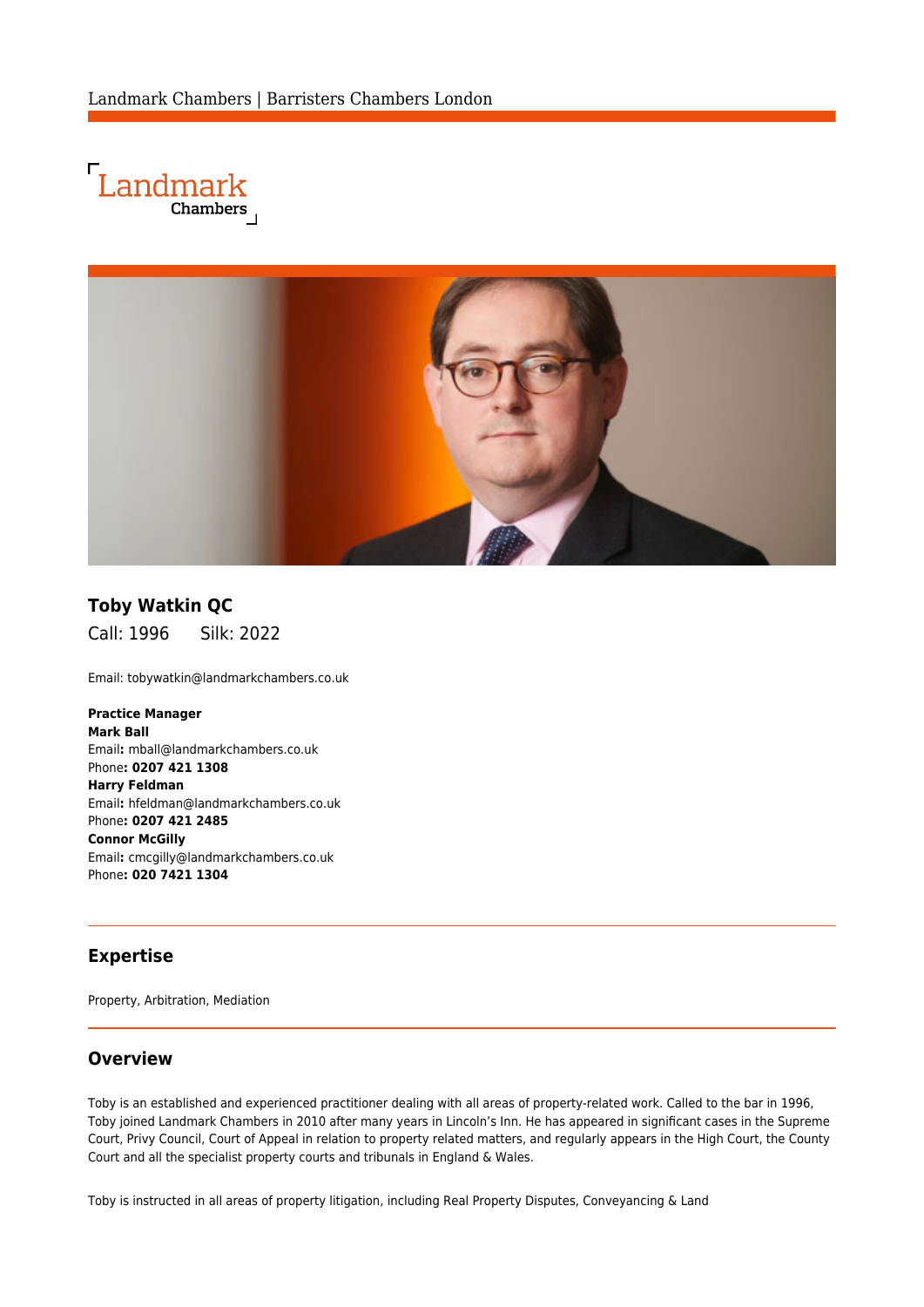Registration, Landlord & Tenant disputes, issues relating to Mortgages & Receivers, and Property-related Professional Negligence. He has significant experience of cases involving the Electronic Communications Code (new and old). He regularly lectures and writes on property-related matters.

Toby is frequently involved in very high-profile property litigation. In the last few months he has appeared in two major cases on the law of easements: Regency Villas v. Diamond Resorts (whether a general right to use recreational facilities within a resort was capable existing as an easement – judgment of the Supreme Court awaited) and Starham v. Greene King [2018] EGLR 8 (whether a general right to 'use' land was capable of existing as an easement or restrictive covenant, or was a mere licence). In 2017 Toby acted for the successful landowner in a multi-million pound dispute with a national housebuilder relating to the remediation of land in the Northeast for housing development. In 2018 he acted for the successful landlord (London Borough of Southwark) in relation to high-profile litigation relating to the Dulwich Hamlet Football Club, which was widely reported in the national press.

He has significant experience in obtaining injunctions to protect land and buildings from trespass, either by protesters or by 'urban explorers'. He is very familiar with the intricate procedural and legal issues which arise in relation to claims brought against 'persons unknown'. In this field he has recently acted for Chelsea Football Club (Chelsea FC v. Brewer & Orts, 2017) the Bullring, Manchester Arndale, Brent Cross and 12 other major shopping centres (Intu v. Taylor & Otrs (LTL 27.4.18)) and a number of tall buildings under construction across the City of London (Multiplex Construction v. Law & Otrs).

He is valued for his hands-on, commercial approach to problems, for his clear advice, and for his great experience as a trial advocate. Toby also has wide experience of Alternative Dispute Resolution, and is both an ADR Group accredited mediator and a qualified arbitrator (MCIArb: AHKIArb).

As well as his litigation practice Toby is often asked to advise in relation to points arising from transactional work, and drafted of tenancy agreements and other instruments for a large social landlord, as well as the disciplinary rules for two professional bodies. Toby also assisted in the drafting of the Funding Code under the Access to Justice Act 1999.

For 10 years Toby served on the committee of the Property Bar Association (for 3 years each as its Treasurer and Secretary). He is also a member of the Chancery Bar Association, the Chartered Institute of Arbitrators and the Hong Kong Institute of Arbitrators.

Toby's wider interests include classical music (listening and performing), sailing and cycling.

### **Real Property Disputes**

Toby regularly advises upon issues relating to the ownership of, and rights over, real property including disputes relating to adverse possession and boundaries, easements and covenants (including rights of light), and party walls. As well as litigation within the High Court and County Court, Toby now undertakes a considerable amount of work before the Adjudicator to HM Land Registry, and in the Lands Tribunal.

As an example of Toby's practice, in the last few months:

- He appeared for three successful defendants in an 8 day High Court (Chancery Division) trial relating to three properties said to have been transferred in breach of trust.
- He appeared in a leading recent case relating to the recovery of property transferred to avoid creditors (4 ENG v. Harper [2010] BCC 746).
- He has advised a major estate in relation to the enforceability of various covenants and the validity of an option agreement.
- He has advised a major landlord in relation to easements potentially impeding further residential development;
- He has advised a nationwide developer in relation to the enforcement of an agreement relating to rights of light.

### **Conveyancing and Land Registration**

Toby regularly advises in relation to disputes arising from agreements for the purchase of land, and land registration. In [HWE](http://landmarkchambers.co.uk/%7Bsite_url%7Dexpertise/case/hwe_timm_farmers_ltd_v_timm) [Timm Ltd v. Timm](http://landmarkchambers.co.uk/%7Bsite_url%7Dexpertise/case/hwe_timm_farmers_ltd_v_timm) Toby appeared for the successful claimant in a claim relating to the circumstances in which a pending action land charge should be discharged to permit the sale of land to fund the litigation.

In the last few months:

He appeared for the successful right-owner in a claim before the Adjudicator to Her Majesty's Land Registry to remove the burden of a right of way registered against the title to adjacent land.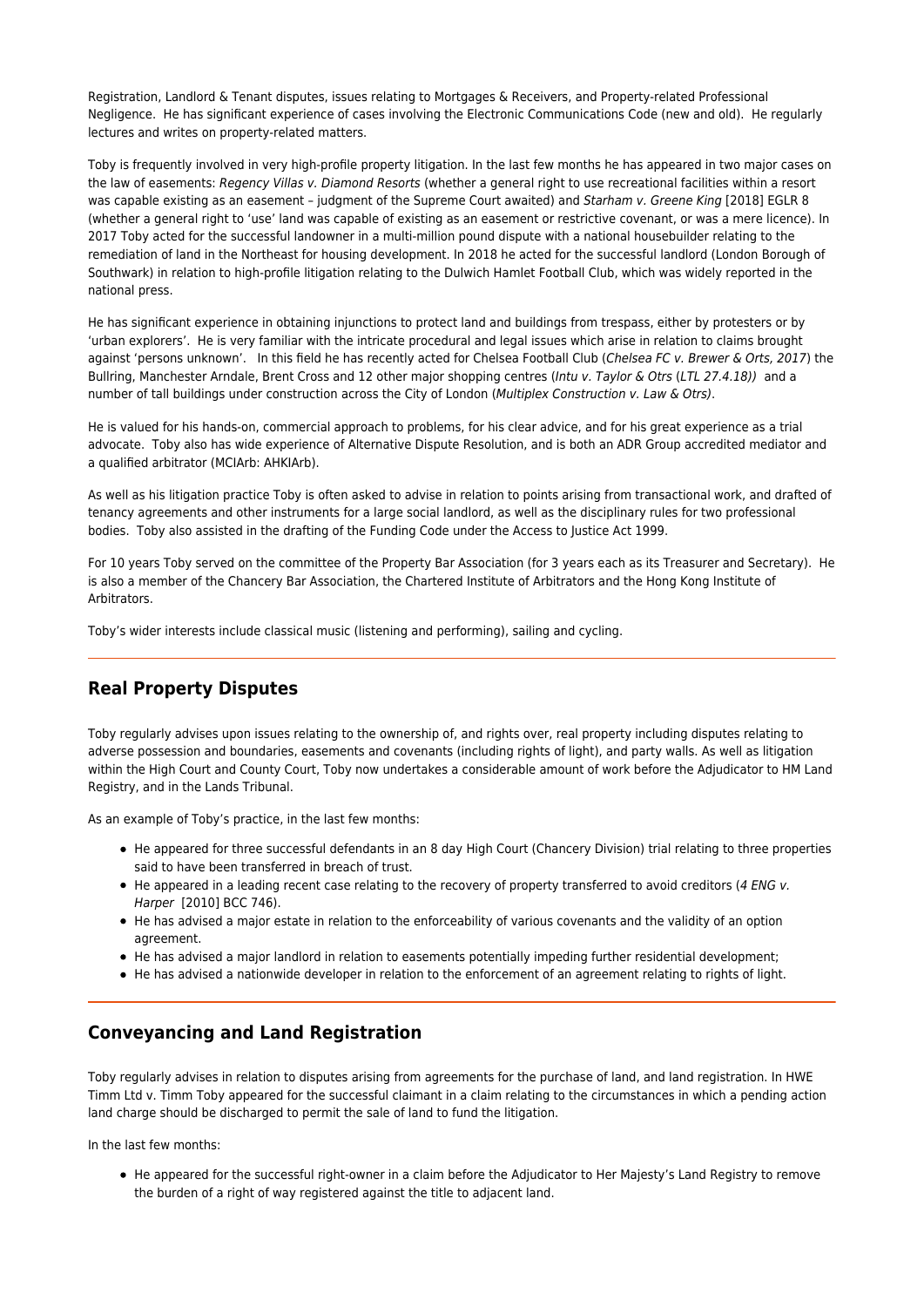- He appeared for the successful proposed purchaser in a claim to recover the deposit from the proposed vendors of a former wool mill in the North East after a failure to complete the purchase.
- He successfully resisted a claim by a developer within London's Docklands for damages against a proposed purchaser for failing to complete an off-plan purchase.
- He has recently advised in relation to the enforceability of various provisions within a sale, build and leaseback agreement of a large mixed-use development.
- He has recently advised a group of purchasers of off-plan properties within a large residential development in relation to the recovery of their deposits upon the collapse of the development scheme.

### **Landlord & Tenant**

Although majority of Toby's practice now relates to commercial property, he has wide experience in all areas of all landlord and tenant (including private residential and social housing). Toby is regularly instructed in relation to:

- Dilapidations claims: Toby is currently involved in a number of high value dilapidations claims. He recently acted for the successful landlord in a dispute relating to the replacement of a heating system within a prestigious West End residential development.
- Forfeiture: Toby regularly advises landlords and tenants in relation to the forfeiture of leases. He recently appeared for the successful landlord in litigation surrounding the forfeiture of a lease within the County Hall development on London's South Bank, and has written a forthcoming article in relation to the ability of parties to agree relief from forfeiture.
- 1954 Act lease renewals: Toby has recently advised the central bank of a European country in relation to the lease renewal of its UK headquarters and a major west-end landowner in relation to the opposition of a lease renewal of a west end store.
- Insolvency and disclaimer of leases: Toby regularly advises clients in relation to the effects of tenant insolvency. He has recently advised a major bank in relation to the disclaimer of the lease of a major industrial site in the west midlands, and as to resulting issues affecting subtenants and guarantors.
- Service Charges: Toby has considerable experience of residential service charge disputes. Although he has previously acted for tenants, most of his work is now for major landlords. In the last few months he has acted for two different major landlords in relation to high value service charge disputes litigated within the Leasehold Valuation Tribunal.
- Rent review: Toby regularly advises in relation to issues surrounding rent review, and is currently involved in a very high value rent review dispute in relation to London commercial premises.

Although most of Toby's work is now commercial, he has considerable experience in residential landlord and tenant, including in the field of social housing, and still regularly appears for landlords in the LVT in service charge disputes. In Lambeth v. O'Kane [2006] HLR 2 Toby appeared for the successful landlord in the Court of Appeal in a dispute about the informal creation of leases.

### **Mortgages & Receivers**

Toby is regularly involved in cases relating to mortgages and receivers. He appeared for the successful claimant in one of the leading cases relating to the duties of receivers, Medfordth v. Blake & Others [2000] Ch 86, which established (contrary to the view of the Privy Council in Downsview Nominees v. First City Corp Ltd) that Law of Property Act receivers and mangers, and those appointed under agricultural mortgages, owed a duty to the mortgagor and anyone with an interest in the equity of redemption to manage the property with due diligence. Toby has also lectured a number of times on topics connected with mortgages and receivership.

# **Property-Related Professional Negligence**

Toby regularly advises and acts in relation to professional negligence claims arising out of property work. For example, in the last few months he has advised or appeared in claims relating to:

- A valuer's negligent valuation of commercial premises
- A solicitors' negligent failure to protect a pending land action by registration
- A managing agent's negligent failure diligently to pursue insurance claims on behalf of its instructing landlord
- A solicitor's negligent failure to preserve the tenant's security under the Landlord & Tenant Act 1954
- A structural engineer's negligence in approving premises as being structurally adequate to support a tenant's use, resulting in a £500k dilapidations claim against the tenant.
- A solicitor's negligence claim arising out of a fraudulent residential purchase agreement.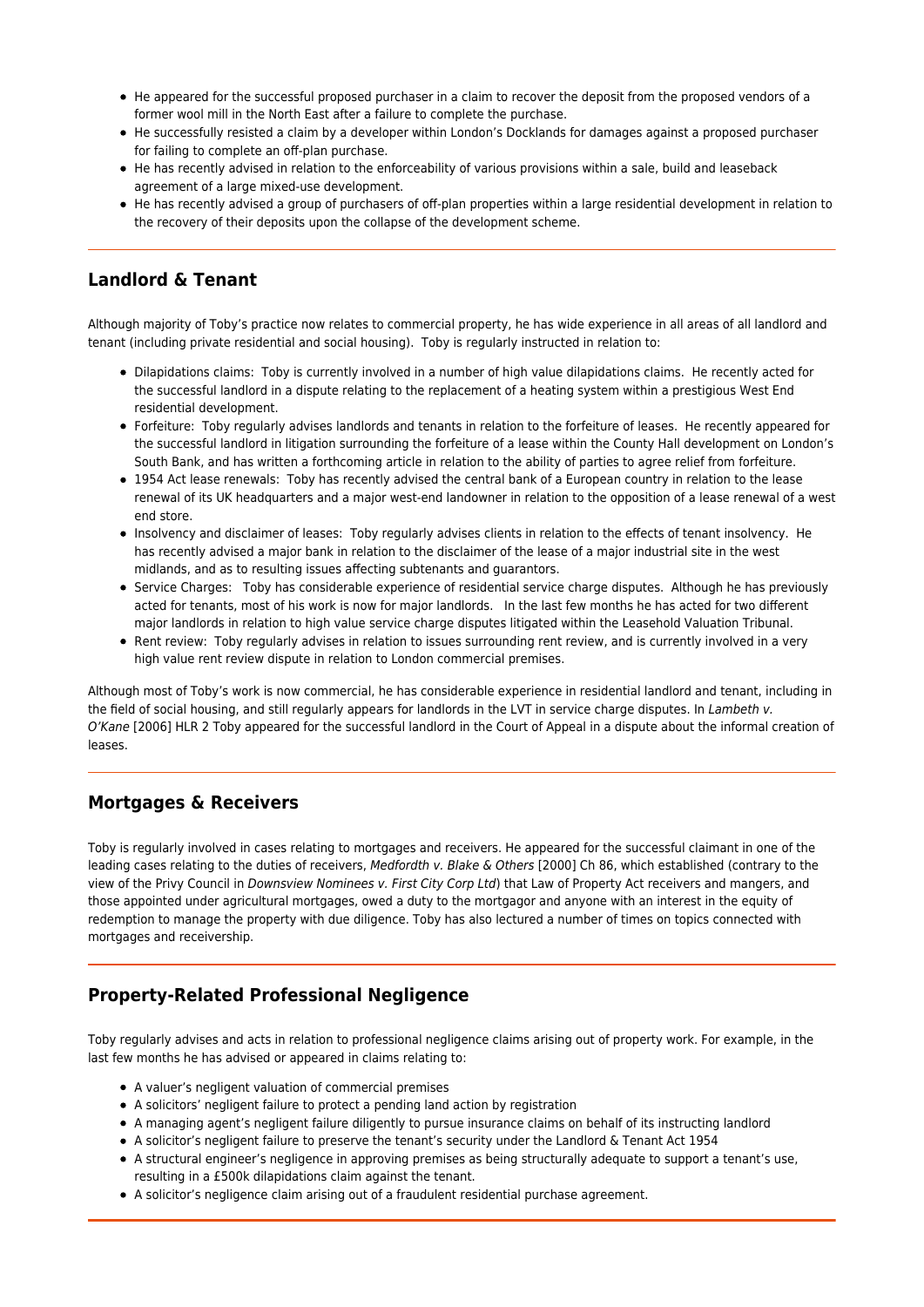## **Alternative Dispute Resolution**

Toby has wide experience of alternative dispute resolution, both in representing clients, and more recently acting as a mediator. He became a member of the Chartered Institute of Arbitrators (MCIArb) in 2005 and an ADR Group accredited mediator in 2010. As a mediator Toby has specialised in property-related disputes.

Toby has also been involved in a number of cases before the courts in which issues relating to alternative dispute resolution have arisen, including appeals from arbitration awards and disputes relating to expert determinations. In [Flight Training](http://lexisweb.co.uk/cases/2004/february/flight-training-international-v-international-fire-training-equipment-ltd) [International v. International Fire Training Equipment Ltd](http://lexisweb.co.uk/cases/2004/february/flight-training-international-v-international-fire-training-equipment-ltd) (2004) Toby successfully represented a multi-national company in High Court litigation about to the proper construction of a dispute resolution clause.

# **Qualifications**

Toby is a graduate in law of John's College, Cambridge and was called to the bar by the Inner Temple. He was awarded scholarships by both.

Since 2004 he has been a committee member of the Property Bar Association, and was its treasurer from 2008 to 2010. He is a member of the Chancery Bar Association and was a founder member of the Social Housing Law Association. He is a member of the Chartered Institute of Arbitrators (MCIArb). In 2005 Toby was appointed as Secretary to the Investigation Committee of the Academy of Experts (its disciplinary investigation body). He is also a qualified ADR Group Accredited Mediator.

### **Recommendations**

Toby is ranked as a leading junior in Real Estate Litigation by both Chambers & Partners and the Legal 500 for several years.

Chambers & Partners 2022 describes him as "… a dream to work with. He is very calm and good with clients, experts and witnesses." "His pleadings and written work are very accomplished." "A real team player who gives robust advice, and he is superb on his feet, particularly in cross-examination."

The Legal 500 2022 directory states "Toby is an exceptionally strong senior junior. He is reassuring in conference with lay client, trustworthy and dependable and an extremely safe pair of hands."

Previous editions of these directories have described him as, "Highly forensic and commercial in his approach with tenacious cross examination of difficult witnesses." "A robust and confident advocate with an impressive intellect and good bedside manner – he's an excellent all-rounder." "A real team player who gives robust advice and is superb on his feet, particularly in cross-examination." "He's not afraid to say it how he sees it, and he gives practical advice and guidance"; "an encyclopaedic brain", being "fiercely intelligent, commercial, great with clients and a pleasure to work with", and as doing "an excellent job of getting to grips with complex and heated property disputes", "His quality of advice, responsiveness and approachability are excellent." "Very knowledgeable and easy to work with." "Very approachable barrister who is willing to make the difficult call.".

# **Delivers an incredibly good service**

Chambers & Partners

#### **Cases**

29 Jun 2021 Monsolar IQ Ltd v Woden Park Ltd [2021] EWCA Civ 961

12 Feb 2021 TW Logistics v Essex CC [2021] UKSC 4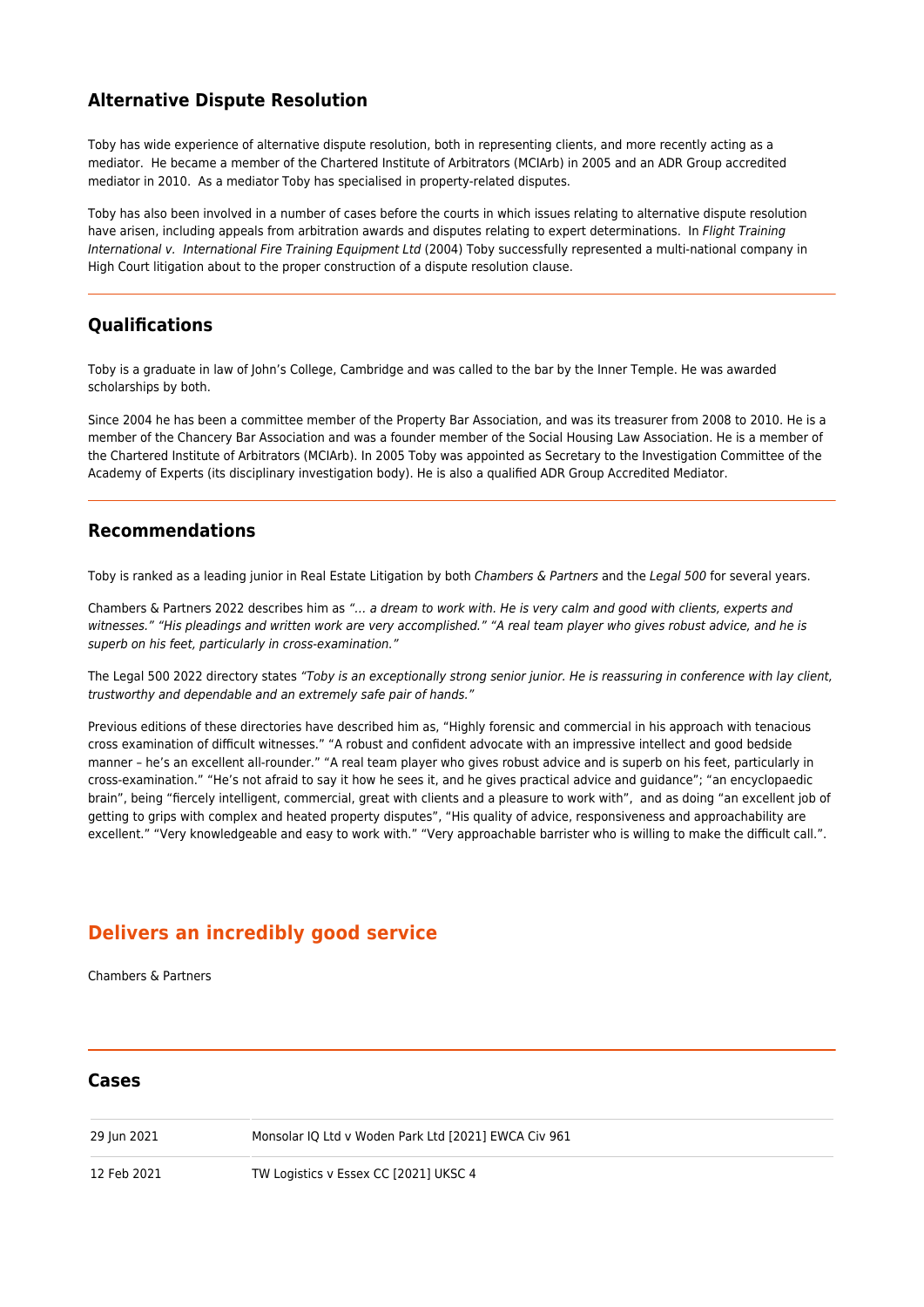| Sportcity 4 Management & others v Countryside Properties [2020] EWHC 1591 (TCC) |
|---------------------------------------------------------------------------------|
| Ansco Arena Ltd v Law [2019] EWHC 835                                           |
| Regency Villas & Otrs v Diamond Resorts (Europe) Limited [2019] AC 553          |
| Styles v Smith                                                                  |
| London Borough of Lambeth v O'Kane / Helena Housing Association v Pinder        |
| Flight Training International v International Fire Training Equipment Ltd       |
| HWE Timm (Farmers) Ltd v Timm                                                   |
| Medforth y Blake & Otrs                                                         |
|                                                                                 |

# **Publications**

| 13 Jan 2021 | Telecoms: resisting a code agreement, and terms of agreements, following CTIL v UAL - webinar |
|-------------|-----------------------------------------------------------------------------------------------|
| 02 May 2019 | The Terms of the Code Agreement                                                               |
| 03 Feb 2012 | Applications to discharge restrictive covenants under s.84 of the Law of Property Act 1925    |
| 14 Apr 2010 | Protesters, Gypsies & Travellers: Possession after Meier-Possession after Meier               |
| 25 Jun 2009 | Mortgages in Possession in Receivers- Avoiding Common Pitfalls- Shortfalls on Sale            |

Landmark Chambers has updated its cookie policy. We use cookies to ensure that we give you the best experience on our website. This includes cookies from third party social media website if you visit a page which contains embedded content from social media. Such third party cookies may track your use of Landmark's website. If you continue without changing your settings, we'll assume that you are happy to receive all cookies on the Landmark website. However, you can change your cookie settings at any time. [Find out more](https://www.landmarkchambers.co.uk/how-we-use-cookies/)

Accept All

Cookie settings

 $X_{\text{Close}}$ 

### **Privacy Overview**

This website uses cookies to improve your experience while you navigate through the website. Out of these cookies, the cookies that are categorized as necessary are stored on your browser as they are essential for the working of basic functionalities of the website. We also use thirdparty cookies that help us analyze and understand how you use this website. These cookies will be stored in your browser only with your consent. You also have the option to opt-out of these cookies. But opting out of some of these cookies may have an effect on your browsing